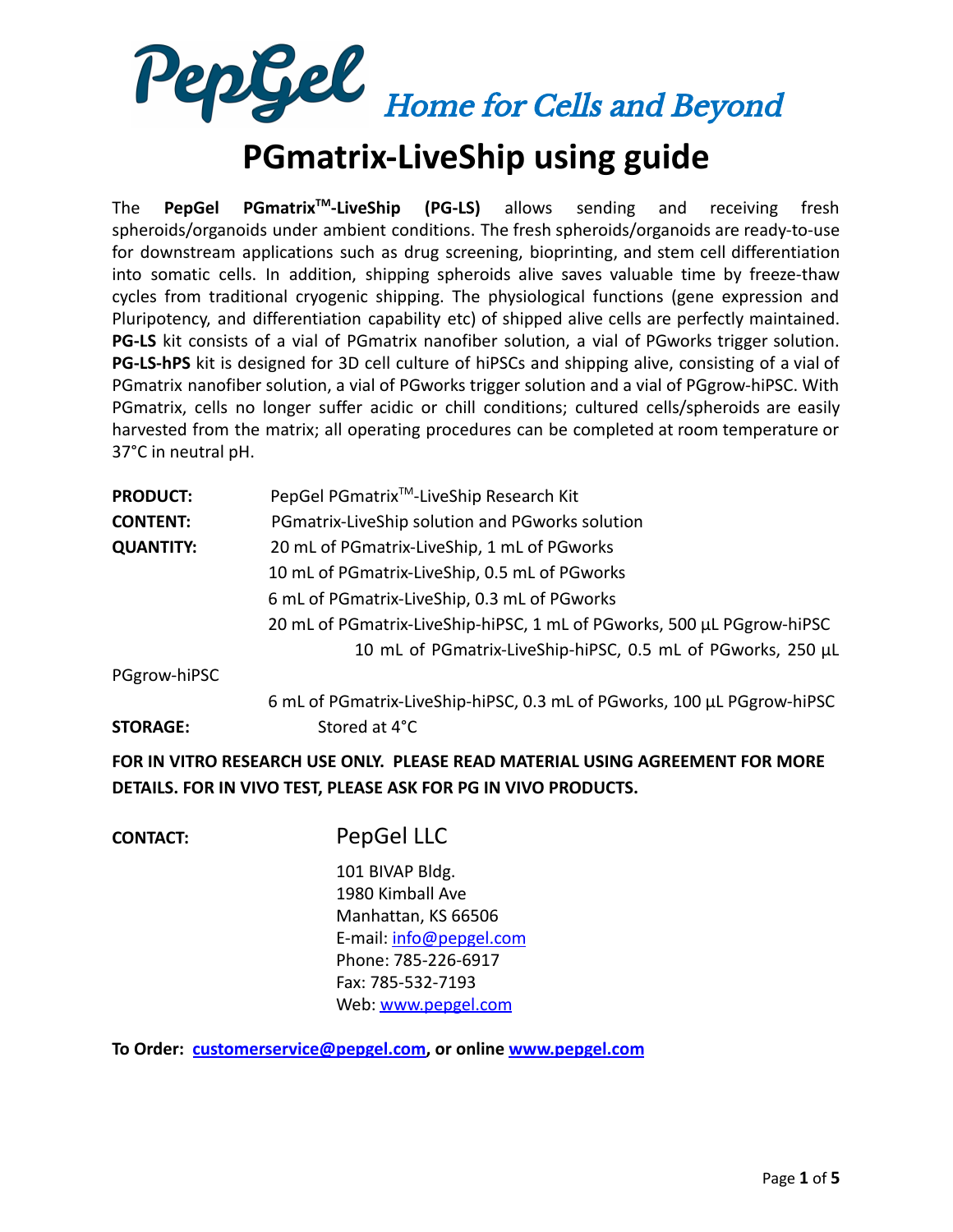

## **A. Cell encapsulation and 3D culturing- hiPSC as an example**

### **I. Encapsulate cells from subculture.**

- 1. Bring the PGmatrix-LiveShip-hiPSC (PG-LS-hPS) solution and PGworks solution to room temperature (15 – 25 °C) or 37 °C (37 °C water bath).
- 2. To prepare cell medium stock solution, thaw PGgrow**\*** and add it into mTeSR1 complete medium at ratio 1:1000 v/v (PGgrow : mTeSR1 complete medium).
- 3. Suspend cells in mTeSR1 complete medium supplemented with PGgrow, then add PGworks solution to the cell suspension according to the Mixing Ratio in **Table 1**, pipet well without introducing air bubbles (always immersing pipet tip in cell solution during pipetting).



**Table 1. Mixing ratios of PGmatrix solution, cell suspension and PGworks\* solution and maximum plating volume for 1 well for 24-well plate plates\*\*.**

| $0.5\%$ W/V             |                               |                               | Maximum                                   | Feeding medium on                       |
|-------------------------|-------------------------------|-------------------------------|-------------------------------------------|-----------------------------------------|
| Cell suspension<br>(µL) | PGworks<br>solution $(\mu L)$ | PG-LS-hPS<br>solution<br>(µL) | plating volume<br>for $1$ well ( $\mu$ L) | top of hydrogel for 1<br>well $(\mu L)$ |
| 240                     | 10                            | 250                           | 500                                       | 1500-2000                               |

**NOTE:** \*PGworks is 2% of the total volume of PG-LS-hPS + cell suspension + PGworks together. \*\* Nontreated culture plate is recommended for 3D cell culturing in PGmatrix.

4. Mix the PG-LS-hPS solution carefully into the cell suspension of step 3 at the Mixing Ratio indicated in **Table 1** (pipet well without introducing air bubbles). Transfer the mixture into the center of each well, then swirl the plate to uniformly cover the entire well bottom surface. Recommend hiPSC seeding density can be 2  $x10<sup>5</sup>$  cell/mL; it can generate around

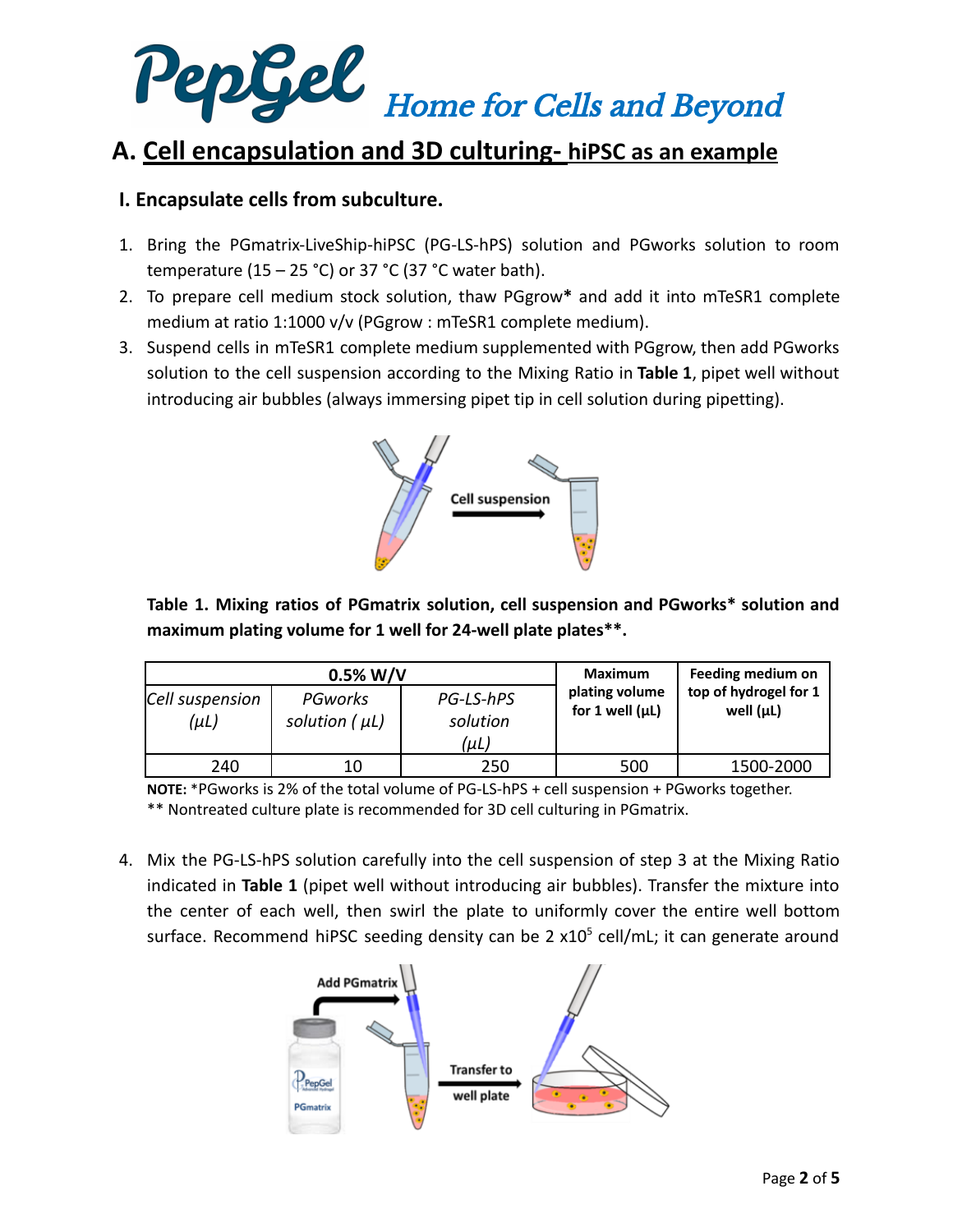# PepGel Home for Cells and Beyond

25000 hiPSC spheroids with diameter of 30-50 µm at day 5.

- 5. Incubate the plate at 37°C (5% CO<sub>2</sub>) for 30 min to complete the gelation.
- 6. After gelation, add 1.5-2 mL of mTeSR1 complete medium supplemented with PGgrow on top of the gel of each well to prevent the matrix from drying. (**Tips**: Gently add cell culture medium along the wall of each well on the top surface without disturbing the hydrogel).
- 7. To feed the cells, change the medium very gently by replacing part (2/3) of medium above the gel with fresh medium every day start from day 3 of each passage. (Tips, usually 60% of the medium is replaced at each time to avoid disruption gel surface).

**\* PGgrow is used as a cell culture supplement, PGgrow should be diluted into mTeSR1 complete medium immediately before use (see step 2), and use within two weeks after dilution. Medium used for cell culture in this protocol are all supplemented with PGgrow.**

## **II. Thawing hiPSC\***

- 1. Bring the PG-LS-hPS solution and PGworks solution to room temperature (15 25 °C) or 37 °C (37 °C water bath).
- 2. To prepare cell medium stock solution, thaw PGgrow and add it into mTeSR1 complete medium at ratio 1:1000 v/v (PGgrow : mTeSR1 complete medium).
- 3. Thaw the vial with frozen hiPSC by gently agitating in a 37 °C water bath. To reduce the possibility of contamination, keep the O-ring and cap out of the water.
- 4. Remove the vial from the water bath as soon as the contents start to thaw. Pre-warm mTeSR1 complete medium to room temperature and add 1 mL to the vial and pipette until the cell suspension is totally thawed.
- 5. Transfer the cell suspension to a 15 mL conical tube, and use another 1 mL of mTeSR1 complete medium to rinse the vial for the remaining cells, and combine the solution to the conical tube.
- 6. Dilute the mixture to 10 mL by using mTeSR1 complete medium. And centrifuge at 200 g for 5 min.
- 7. Remove the supernatant and resuspend the cell pellet gently in mTeSR1 complete medium supplemented with PGgrow (the medium stock solution from step 2).
- 8. Follow the steps 3-7 in section I **"Encapsulate cells from subculture"** for the hiPSC encapsulation in 3D PGmatrix-hiPSC.

**\* The recommended hiPSC seeding density from thawing in hiPSC-qualified PGmatrix can be higher (i.e. 3 x10<sup>5</sup> cell/mL) than encapsulation cells from subculture in order to maintain good cell viability and proliferation.**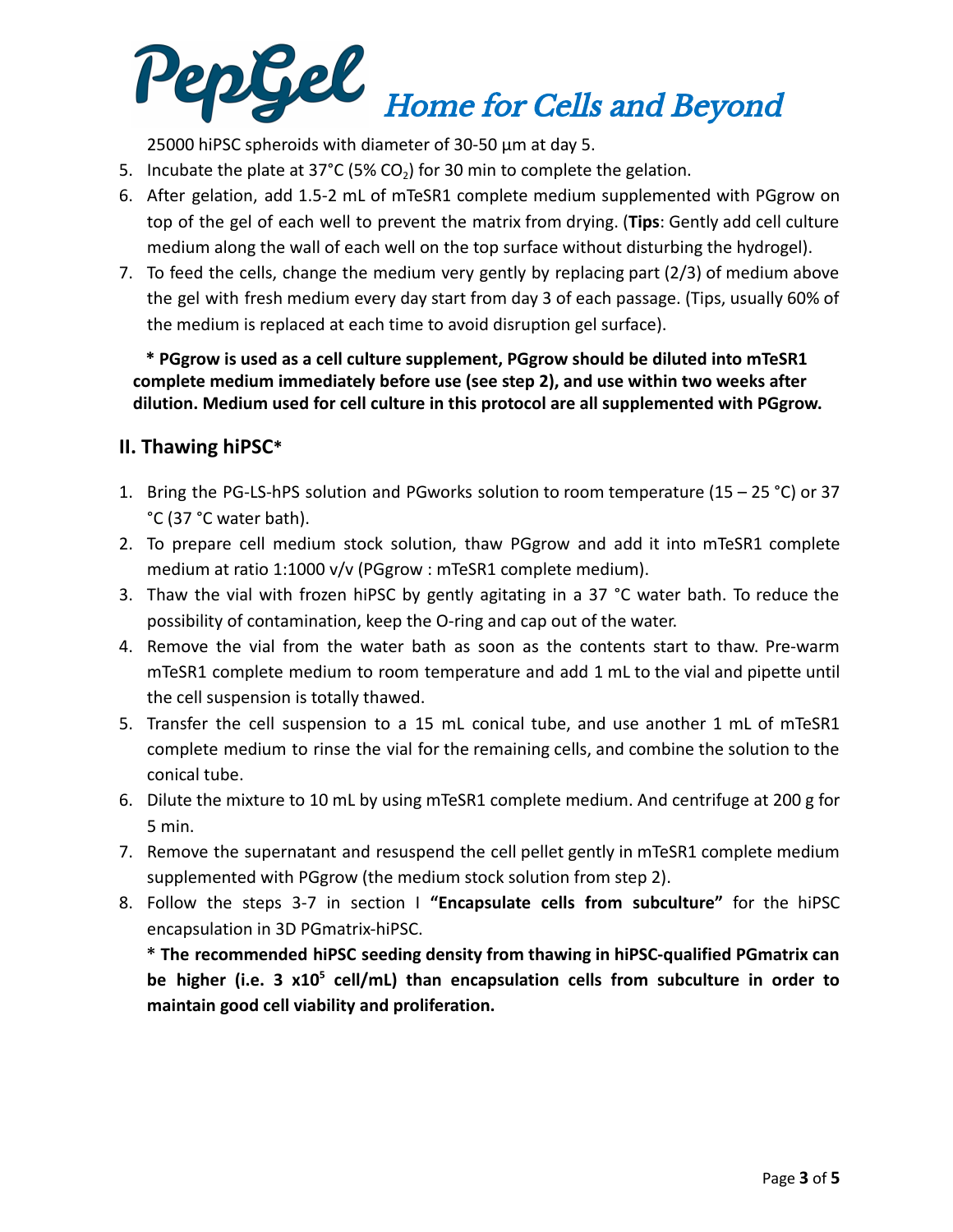

## **B. Ready-to-use spheroids shipping- hiPSC as an example**

#### **At culturing of Day 5, hiPSC spheroids are ready to ship, follow the protocol below to transfer the PGmatrix-LiveShip-hiPSC hydrogel with hiPSC spheroids into the conical tube.**

- 1. Remove 1.2 mL-1.7 mL of medium above the gel for one well of 24-well plate, then gently pipet the remaining medium (around 0.3 mL) and gel to form a uniform gel and cell slurry.
- 2. Transfer the gel and cell slurry to a 2 mL conical tube.
- 3. Rinse the well plate using 0.5 mL fresh medium, and gently add to conical tube on the top of slurry.
- 4. Add additional fresh medium (about 1 mL) to fulfill conical tube, to avoid the excess air in the tube during transportation.
- 5. Seal the conical tube with parafilm, and put in a thermal box, surrounded with bubble wrap to maintain the tube in the upright position. Standard overnight shipping can be used.

## **C. Ready-to-use spheroids harvesting protocol-hiPSC as an example**

**For example: procedures for one 2 mL conical tube containing 500 uL of PGmatrix hydrogel encapsulated with hiPSC spheroids, and around 1500 uL complete medium above the gel.**

#### **Spheroids harvest:**

- 1. Upon receiving, remove about 1500 uL medium above the gel, and transfer to a 15 mL conical tube.
- 2. Mechanically disrupt the remaining gel and medium thoroughly by pipetting.
- 3. Transfer the mixture to the 15 mL conical tube, and mix well.
- 4. Rinse the 2 mL conical tube by adding 1000 uL medium and combine the solution to the 15 mL conical tube, and mix well.
- 5. Then add additional 4 mL DPBS to the 15 mL conical tube, and mix well.
- 6. Centrifuge the 15 ml tube at 250 g for 5 min, and discard the supernatant and collect the hiPSC spheroids pellet for further uses.

#### **Spheroids breakup:**

1. Add 1.5 mL 1X TrypLE to spheroids in the 15 mL conical tube (per one (1) 1.5 ml conical tube), mix gently to disrupt the pellet, then incubate at 37°C for 10 -15 min, until majority of single cells are observed.

(See details for hiPSC spheroid breakup on Page 8 of the [hiPSC-qualified](http://www.pepgel.com/PDF/hiPSC_qualified_PGmatrix_Using_Guides_01_2021.pdf) PGmatrix [protocol\)](http://www.pepgel.com/PDF/hiPSC_qualified_PGmatrix_Using_Guides_01_2021.pdf)